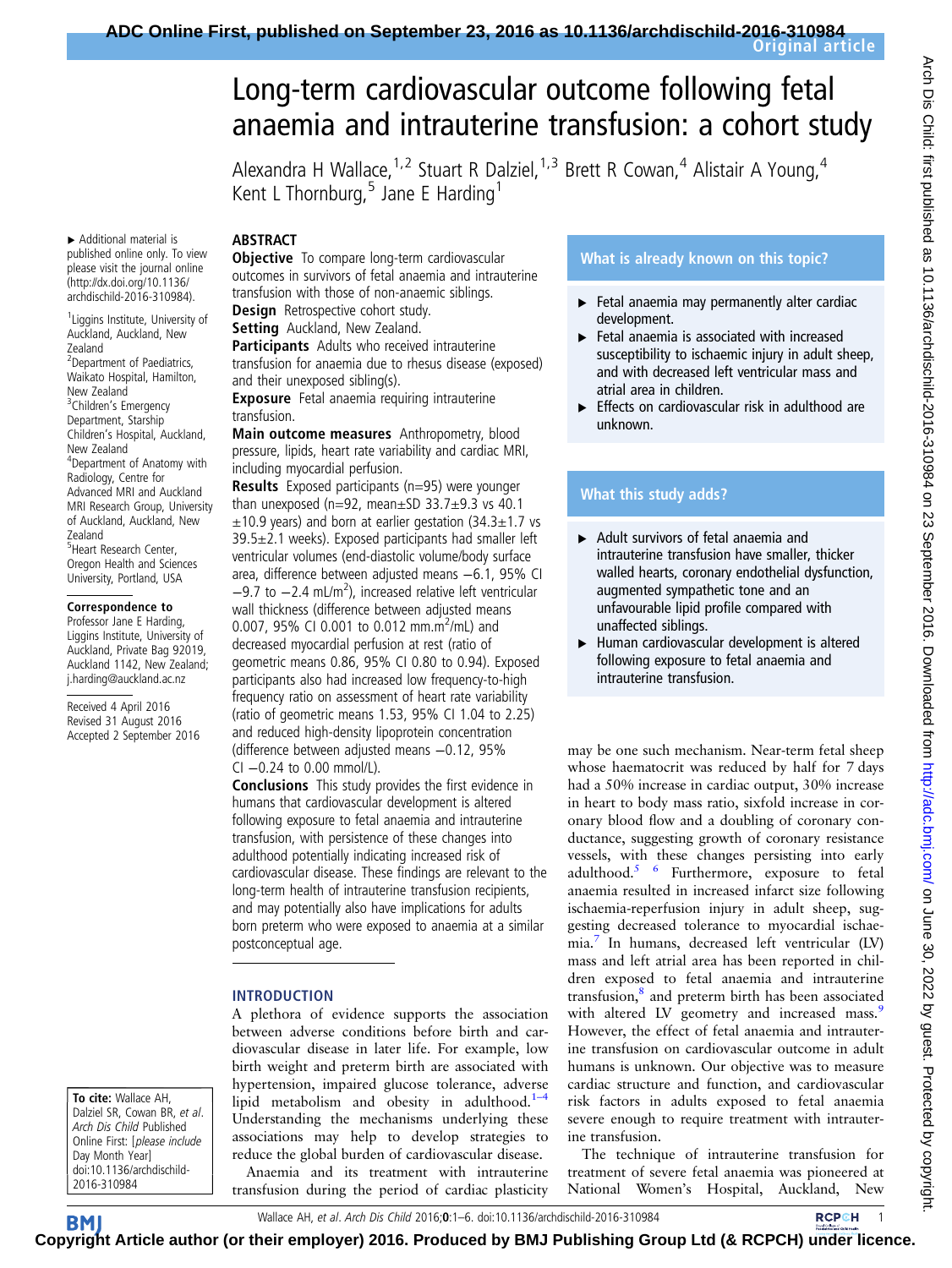Zealand in  $1963$ .<sup>10</sup> We traced adult survivors of intrauterine transfusion treated at this hospital, and compared cardiovascular risk factors, LV volumes and mass and myocardial perfusion with that of unexposed siblings.

#### **METHODS Participants**

Study participants were adults born between 1963 and 1992, who received intrauterine transfusion for rhesus disease ('exposed') at National Women's Hospital, and their unexposed siblings. Intrauterine transfusion recipients were traced from hospital archives, and siblings via exposed participants. Exclusion criteria were residence outside New Zealand with no intention to return within the study timeframe, no unexposed sibling available, pregnancy, medical condition preventing participation and contraindication to MRI or gadolinium contrast. The study was approved by the New Zealand Multi-Region Ethics Committee and participants provided written informed consent.

#### Study protocol

All assessments were performed on the same day, with siblings attending together wherever possible, between January 2010 and July 2012. Height, weight and head circumference were measured using standard techniques, and body surface area calculated.[11](#page-5-0) Blood pressure was the mean of three measures with the participant sitting, using a digital device (GE Dash 4000, GE Healthcare, Wisconsin, USA). Blood samples were taken for fasting lipids and glucose. Participants then underwent a standard 2-hour 75 g oral glucose tolerance test.

Heart rate variability data were collected from lead II at amplitude 2 mV with participants supine during a period of quiet wakefulness using a PowerLab 4/25T system (ADInstruments, Dunedin, NZ). Five-minute traces without movement artefact were analysed using LabChart 7 Pro-analysis software (ADInstruments) and standard spectrum bandwidth settings.<sup>[12](#page-5-0)</sup>

Cardiac MRI was performed on a 1.5 Tesla Avanto scanner (VB11 to VB17 software, Siemens, Erlangen, Germany) to determine LV end-diastolic, end-systolic and stroke volumes, LV mass and myocardial perfusion. The study protocol, including MRI details, is available online (URL: [http://hdl.handle.net/](http://hdl.handle.net/2292/22774) [2292/22774](http://hdl.handle.net/2292/22774)) and in the online supplementary methods document.

All laboratory, MRI and analysis staff were blinded to participants' fetal anaemia status.

Perinatal and maternal obstetric data were collected from archived hospital records, and birth weight z-score calculated.<sup>13</sup> Data regarding ethnicity and lifestyle factors were self-reported by questionnaire. Questions relevant to the data reported in this manuscript are included in the online supplementary methods document.

## Statistical analysis

Based on a pilot study, we estimated that 80 sibling pairs would be available to participate. This sample size would result in power to detect a difference of 0.45 SDs for cardiac end points between study groups ( $\alpha$ =0.05,  $\beta$ =0.2, JMP V.10.0.0, SAS Institute, Cary, North Carolina, USA).

Continuous data were log-transformed to approximate a normal distribution where required. Groups were compared using analysis of variance or Wilcoxon tests for continuous data and  $\chi^2$  tests for categorical data. Multiple regression analyses were performed with participants nested within sibling groups, and adjusted for age, sex and birth weight z-score.

Data are presented as adjusted mean (95% CI), antilogtransformed geometric mean (95% CI), median (range), number (percentage), difference between means (95% CI) and ratio of geometric means (95% CI). If the 95% CI for a ratio of geometric means includes 1, there is no significant difference between groups.<sup>[14](#page-5-0)</sup> As this was an exploratory analysis designed to identify potentially important associations for future investigation, no correction was made for multiple comparisons[.15](#page-5-0)

# RESULTS

Four hundred and seventy-three fetuses received intrauterine transfusion at National Women's Hospital between 1963 and 1992, of whom 228 were presumed to have survived to adulthood (fi[gure 1](#page-2-0)). Of these, 199 were successfully contacted, 92 were excluded and 95 (89%) of the remaining 107 were studied, together with 92 unexposed siblings. As there was more than one exposed or unexposed participant in some families, this equated to 88 sibling groups.

Sex distribution and ethnicity of exposed and unexposed participants were similar. However, exposed participants were younger than unexposed siblings, born at an earlier gestation, and of lower birth weight, but had higher birth weight z-scores ([table 1](#page-2-0)).

Maternal and perinatal characteristics of exposed participants were similar to the 133 adult survivors of intrauterine transfusion who did not participate [\(table 1\)](#page-2-0). Of exposed participants, 24 (25%) received antenatal corticosteroids, 25 (26%) required ventilation in the first 24 hours, 81 (85%) received at least one exchange transfusion, 54 (57%) received phototherapy and 59 (62%) received at least one postnatal top-up transfusion.

## Cardiovascular disease risk factors

Exposed and unexposed participants reported similar tobacco and alcohol use, physical activity and indices of socioeconomic status (data not shown), and were similar in body size, blood pressure and glucose tolerance. They also had similar fasting cholesterol, low-density lipoprotein and triglyceride concentrations and total cholesterol/high-density lipoprotein (HDL) ratio, but fasting HDL concentration was lower in exposed participants [\(table 2](#page-3-0)).

Heart rate variability was assessed in 55 (58%) exposed and 56 (61%) unexposed participants, comprising 54 (61%) sibling groups due to limited availability of equipment. Participants who underwent heart rate variability assessment were older than the remainder of the cohort (mean±SD 40.8±8.8 vs 31.0  $\pm 10.3$  years, p<0.001), but there were no other differences between those who underwent this assessment and those who did not. Normalised low frequency power and low-to-high frequency ratio were higher in exposed participants (ratio of geometric means 1.21, 95% CI 1.00 to 1.46; p=0.05 and 1.53, 95% CI 1.04 to 2.25; p=0.03, respectively), indicating increased sympathetic tone. Normalised high frequency power was lower in exposed participants (ratio of geometric means 0.79, 95% CI 0.64 to 0.97; p=0.03), indicating decreased parasympathetic tone.

## Cardiac MRI findings

Exposed participants had smaller indexed LV end-diastolic, endsystolic and stroke volumes than their unexposed siblings after adjustment for age, sex, birth weight z-score and sibship. Lower LV mass index in exposed participants did not reach statistical significance ( $p=0.06$ , [table 3](#page-3-0)). Relative LV wall thickness was higher in exposed than in unexposed participants when assessed globally, and in the septum and free wall.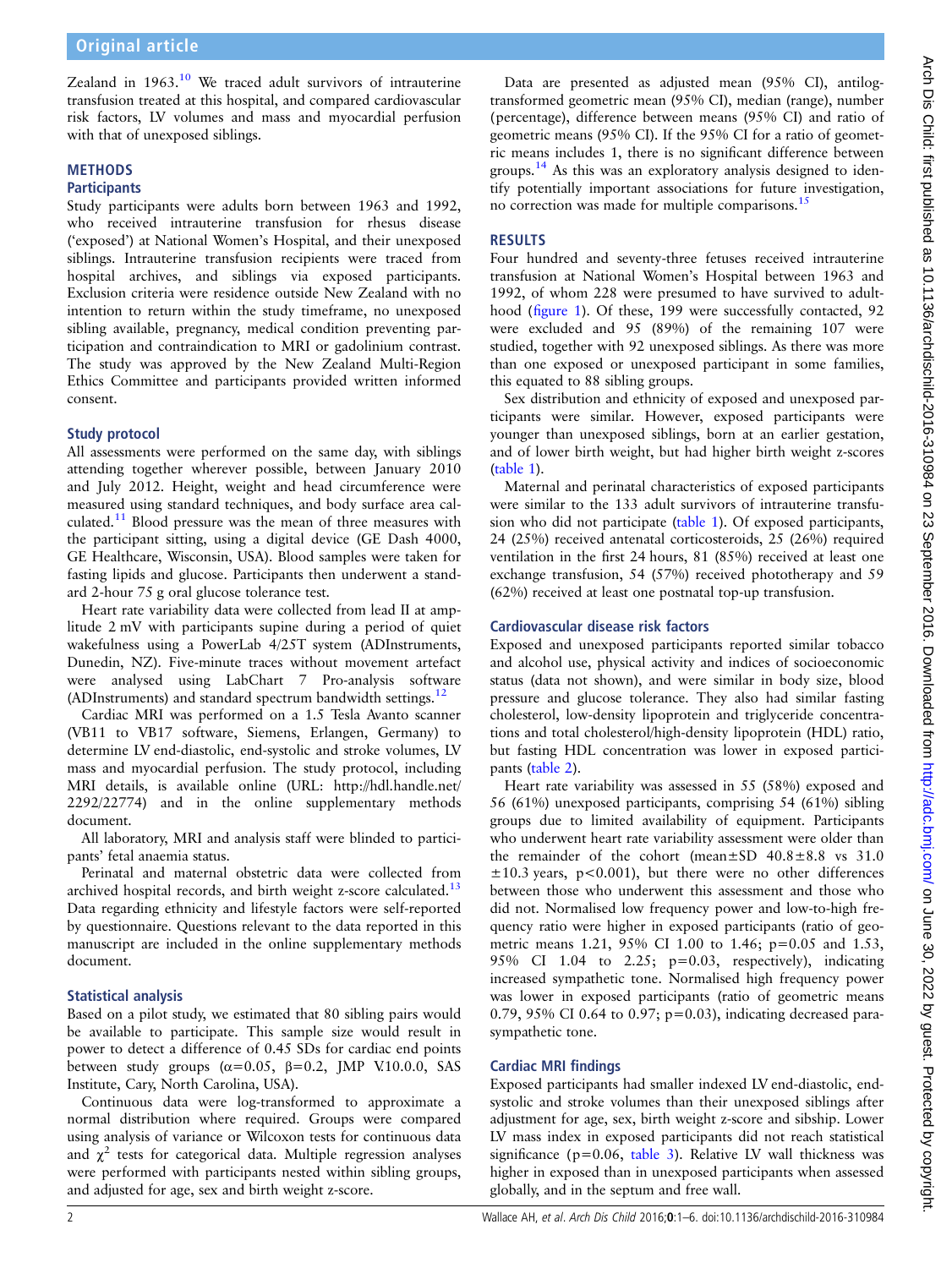Original article

<span id="page-2-0"></span>Exposed participants had lower myocardial perfusion at rest, but not with cold pressor or adenosine-induced stress (fi[gure 2](#page-4-0)). Mean arterial pressure and heart rate prior to myocardial perfusion assessment at rest and during adenosine-induced stress were There was no relationship in exposed or unexposed participants between gestational age at birth and blood pressure, glucose tolerance, fasting lipid concentrations, heart rate variability parameters, LV volumes, mass or myocardial perfusion. In exposed participants, there was also no association between these variables and potential indicators of the severity of fetal anaemia (number of intrauterine transfusions, presence of hydrops at **DISCUSSION** disease with ageing.

As age, sex and birth weight z-score were independent predictors of outcome, these variables were corrected for in the statistical analysis. Exploratory analysis revealed that age at the time of scan was the most important contributor to differences between adjusted and unadjusted outcomes.

We have shown that fetal anaemia treated with intrauterine transfusion is associated with reduced LV volumes, increased relative LV wall thickness, altered sympathovagal tone, reduced myocardial perfusion at rest and lower HDL concentration in adulthood, findings which suggest that exposure to fetal anaemia and intrauterine transfusion may confer increased risk of cardiovascular disease.<sup>16–19</sup> As the technique of intrauterine transfusion was pioneered in New Zealand in 1963,<sup>[10](#page-5-0)</sup> our cohort was recruited from the oldest group of intrauterine transfusion recipients in the world, and these findings will be relevant to many thousands of fetal anaemia survivors.

Since all exposed participants were younger than 50 years, we did not expect to find high rates of cardiovascular disease. However, a growing body of evidence indicates that unfavourable early life events may programme individuals for specific diseases in later life, and also influence the age of onset of these illnesses, accelerate ageing and shorten survival.<sup>20</sup><sup>21</sup> Thus, our findings suggest that adult survivors of fetal anaemia and intrauterine transfusion may be at risk of earlier onset cardiovascular

This is the first report of cardiovascular outcomes in adulthood following fetal anaemia and intrauterine transfusion. One previous study reported lower LV mass, and a trend to lower LV enddiastolic dimension (p=0.053) in 25 intrauterine transfusion recipients aged 3–15 years assessed by echocardiography and compared with age-matched and sex-matched controls.<sup>[8](#page-5-0)</sup> These results are in keeping with ours, although our findings provide statistically stronger evidence of smaller LV volumes in exposed participants, due to advantages in study design including larger sample size and use of sibling controls. In addition, our study was conducted in adults, in whom maturation of the cardiovascular system is complete, and cardiac MRI provided more accurate assessment of LV size. Data from fetal sheep suggest that exposure to fetal anaemia alters cardiomyocyte maturation, resulting in fewer and larger cardiomyocytes, with final cardiomyocyte

|                              | exposed participants |             |  |
|------------------------------|----------------------|-------------|--|
|                              | $(n=95)$             | $(n=92)$    |  |
| Age at time of study (years) | 33.7(9.3)            | 40.1 (10.9) |  |
| Male sex $n$ $(\%)$          | 51 (54%)             | 41 (45%)    |  |
| Ethnic origin n (%)          |                      |             |  |
| NZ European                  | 78 (82%)             | 78 (85%)    |  |

\*For comparison with exposed participants.

# birth, cord blood bilirubin or haemoglobin concentrations, postnatal highest bilirubin and lowest haemoglobin concentration, see online [supplementary tables](http://dx.doi.org/10.1136/archdischild-2016-310984) S1 and S2). 473 IUT recipients 1963-1992 189 Fetal deaths 284 Live born infants 42 Neonatal deaths

similar in both groups.

Potential confounders



Figure 1 Selection of participants and reasons for exclusion. Neonatal death=death from birth to 28 days post-term equivalent age. Infant death=death from 28 days to 12 months post-term equivalent age.

|                                  | <b>Exposed participants</b><br>$(n=95)$ | <b>Unexposed participants</b> |          | <b>Exposed non-participants</b> |          |
|----------------------------------|-----------------------------------------|-------------------------------|----------|---------------------------------|----------|
|                                  |                                         | $(n=92)$                      | p Value* | $(n=133)$                       | p Value* |
| Age at time of study (years)     | 33.7(9.3)                               | 40.1 (10.9)                   | < 0.001  | 33.6(8.5)                       | 0.80     |
| Male sex $n$ $(\%)$              | 51 (54%)                                | 41 (45%)                      | 0.21     | 87 (65%)                        | 0.07     |
| Ethnic origin n (%)              |                                         |                               |          |                                 |          |
| NZ European                      | 78 (82%)                                | 78 (85%)                      | 0.67     | Unknown                         |          |
| Maori                            | 13 (14%)                                | $9(10\%)$                     |          |                                 |          |
| Other                            | 4(4%)                                   | 5(5%)                         |          |                                 |          |
| Maternal age at delivery (years) | 29.9(4.5)                               | 24.0(4.4)                     | < 0.001  | 29.4(5.3)                       | 0.77     |
| Gestation at birth (weeks)       | 34.5 (1.6)                              | 39.5(2.1)                     | < 0.001  | 34.5(1.6)                       | 1.00     |
| Birth $<$ 37 weeks n $(\%)$      | 93 (98%)                                | $10(11\%)$                    | < 0.001  | 130 (98%)                       | 0.94     |
| Normal vaginal delivery, n (%)   | 40 (42%)                                | 66 (72%)                      | < 0.001  | 56 (42%)                        | 0.84     |
| Birth weight (kg)                | 2.5(0.5)                                | 3.3(0.6)                      | < 0.001  | 2.5(0.5)                        | 0.16     |
| Birth weight z-score             | 0.8(1.2)                                | $-0.1(1.2)$                   | < 0.001  | 0.7(1.2)                        | 0.10     |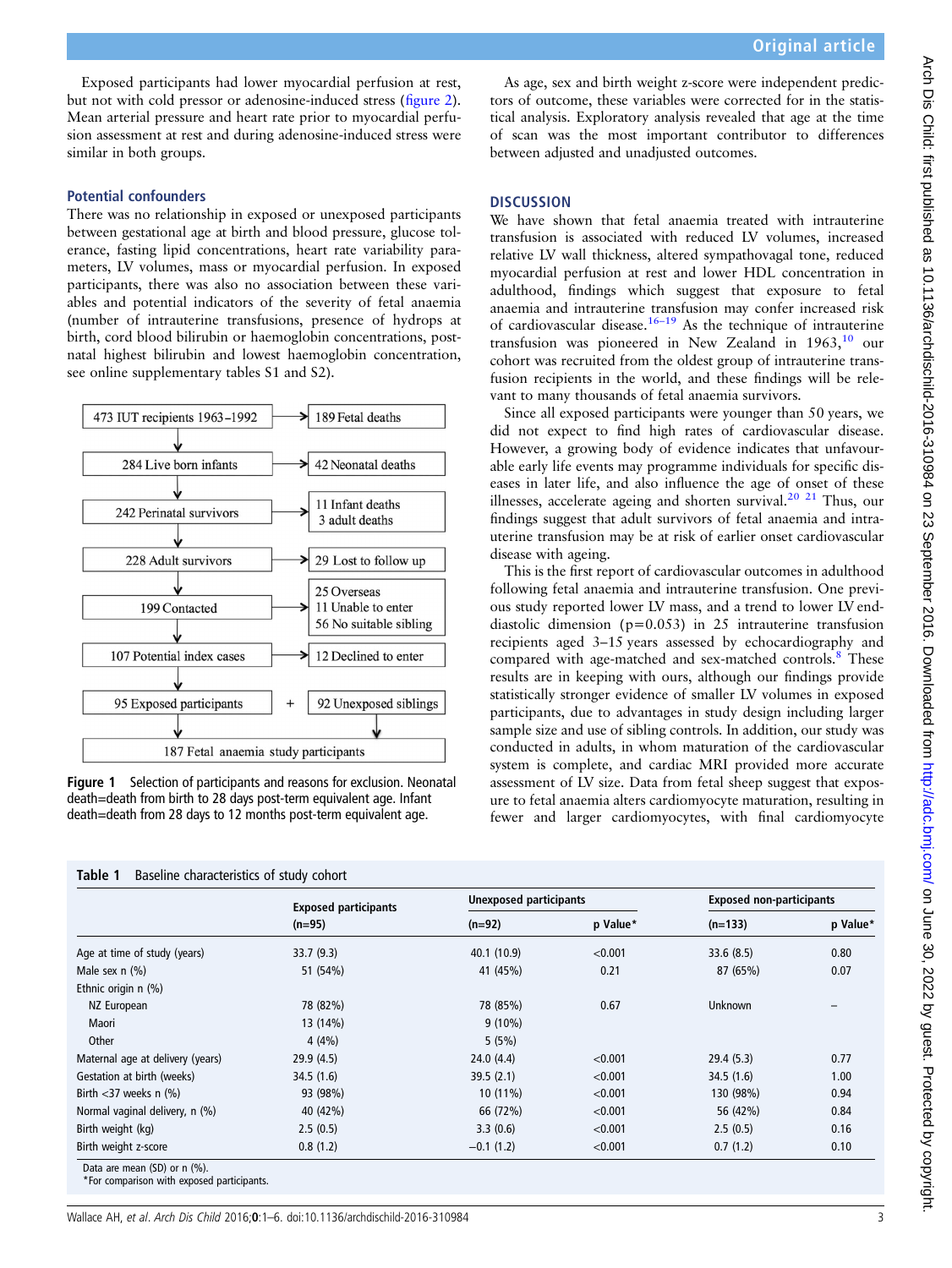<span id="page-3-0"></span>

|                              | Exposed*               | Unexposed*             | <b>Difference</b>                  | p Value |
|------------------------------|------------------------|------------------------|------------------------------------|---------|
|                              |                        |                        |                                    |         |
| Body size                    |                        |                        |                                    |         |
| Body mass index ( $kg/m2$ )  | 26.8 (25.7 to 27.8)    | 25.8 (24.7 to 26.9)    | 1.0 $(-0.6 \text{ to } 2.6)$       | 0.23    |
| Body surface area $(m^2)$    | 1.95 (1.91 to 1.99)    | 1.94 (1.90 to 1.98)    | $0.01$ (-0.05 to 0.07)             | 0.74    |
| Blood pressure               |                        |                        |                                    |         |
| Systolic (mm Hg)             | 123.3 (120.5 to 126.2) | 124.5 (121.7 to 127.4) | $-1.2$ (-5.5 to 3.1)               | 0.57    |
| Diastolic (mm Hq)            | 73.9 (71.9 to 75.9)    | 73.5 (71.5 to 75.5)    | $0.4$ (-2.7 to 3.4)                | 0.82    |
| Glucose tolerance            |                        |                        |                                    |         |
| Fasting glucose (mmol/L)     | 4.76 (4.65 to 4.87)    | 4.84 (4.73 to 4.96)    | $-0.08$ ( $-0.25$ to 0.09)         | 0.33    |
| 120 min glucose (mmol/L)     | 5.21 (4.78 to 5.64)    | 5.56 (5.12 to 5.99)    | $-0.35$ ( $-1.00$ to 0.31)         | 0.29    |
| Fasting lipids               |                        |                        |                                    |         |
| Total cholesterol (mmol/L)   | 4.85 (4.68 to 5.03)    | 4.90 (4.72 to 5.08)    | $-0.05$ ( $-0.32$ to 0.22)         | 0.72    |
| HDL cholesterol (mmol/L)     | 1.44 (1.37 to 1.52)    | 1.56 (1.49 to 1.64)    | $-0.12$ (-0.24 to 0.00)            | 0.04    |
| LDL cholesterol (mmol/L)     | 2.93 (2.76 to 3.09)    | 2.86 (2.69 to 3.03)    | $0.07$ (-0.19 to 0.32)             | 0.60    |
| Triglycerides (mmol/L)       | 1.05 (0.92 to 1.18)    | 1.09 (0.96 to 1.23)    | $-0.04$ ( $-0.24$ to 0.15)         | 0.65    |
| <b>Total cholesterol/HDL</b> | 3.52 (3.30 to 3.74)    | 3.38 (3.16 to 3.60)    | $0.14$ (-0.19 to 0.48)             | 0.39    |
| Heart rate variability       |                        |                        |                                    |         |
| SDNN (ms)                    | 47.6 (41.9 to 54.0)    | 44.3 (39.1 to 50.1)    | 1.08 (0.89 to 1.30) <sup>†</sup>   | 0.45    |
| LF $(ms^2)$                  | 630 (475 to 835)       | 475 (359 to 628)       | 1.33 (0.87 to 2.03) <sup>†</sup>   | 0.19    |
| $LF_{nu}$                    | 54 (48 to 61)          | 45 (40 to 51)          | 1.21 (1.00 to 1.46) <sup>†</sup>   | 0.05    |
| HF $(ms^2)$                  | 406 (284 to 579)       | 467 (328 to 665)       | $0.87$ (0.51 to 1.49) <sup>+</sup> | 0.60    |
| $HF_{\text{nu}}$             | 35 (30 to 40)          | 44 (38 to 51)          | $0.79$ (0.64 to 0.97) <sup>+</sup> | 0.03    |
| LF/HF ratio                  | 1.55 (1.20 to 2.01)    | 1.02 (0.79 to 1.31)    | 1.53 (1.04 to 2.25) <sup>+</sup>   | 0.03    |

\*Adjusted for age, sex, birth weight z-score and sibship.

Data are mean or geometric mean (95% CI), and difference between means (95% CI) or tratio of geometric means (95% CI). A 95% CI for a ratio of geometric means is non-significant if it includes 1.

HDL, high-density lipoprotein; HF, high frequency power; HF<sub>nu</sub>, high frequency power expressed in normalized units; LDL, low-density lipoprotein; LF, low frequency power; LF<sub>nu</sub>, low frequency power expressed in normalized units; SDNN, SD of normal R-R (NN) intervals.

|  |  |  | Table 3 Left ventricular volumes and mass, and relative left ventricular wall thickness in exposed and unexposed participants |
|--|--|--|-------------------------------------------------------------------------------------------------------------------------------|
|--|--|--|-------------------------------------------------------------------------------------------------------------------------------|

|                                           | Exposed*                 | Unexposed*             | <b>Difference</b>          | p Value |
|-------------------------------------------|--------------------------|------------------------|----------------------------|---------|
| LV volumes and mass                       |                          |                        |                            |         |
| EDV/BSA $(mL/m2)$                         | 79.3 (76.9 to 81.7)      | 85.4 (83.0 to 87.9)    | $-6.1$ (-9.7 to $-2.4$ )   | 0.001   |
| ESV/BSA $(mL/m2)$                         | 29.8 (28.3 to 31.2)      | 32.9 (31.4 to 34.3)    | $-3.1$ (-5.3 to -1.0)      | 0.005   |
| SV/BSA $(mL/m2)$                          | 49.5 (48.0 to 50.9)      | 52.5 (51.0 to 54.0)    | $-3.0$ (-5.3 to -0.8)      | 0.007   |
| LV mass/BSA $\frac{q}{m^2}$               | 64.7 (62.9 to 66.4)      | 67.2 (65.4 to 69.0)    | $-2.5$ ( $-5.2$ to 0.2)    | 0.06    |
| Relative LV wall thicknesst               |                          |                        |                            |         |
| Global $\ddagger$ (mm.m <sup>2</sup> /mL) | 0.094 (0.091 to 0.098)   | 0.088 (0.084 to 0.091) | $0.007$ (0.001 to 0.012)** | 0.01    |
| Septal§ (mm.m <sup>2</sup> /mL)           | 0.099 (0.095 to 0.103)   | 0.092 (0.089 to 0.096) | $0.007$ (0.001 to 0.012)** | 0.02    |
| Free wall $\eta$ (mm.m <sup>2</sup> /mL)  | $0.099$ (0.095 to 0.103) | 0.092 (0.088 to 0.095) | $0.008$ (0.002 to 0.013)** | 0.01    |
|                                           |                          |                        |                            |         |

\*Adjusted for age, sex, birth weight z-score and sibship.

†End-diastolic wall thickness/(EDV/BSA).

‡Average from all slices.

§Average from inferoseptal and anteroseptal regions from all slices.

¶Average from anterior, antero-lateral, infero-lateral and inferior regions from all slices.

Data are mean or geometric mean (95% CI) and differences between means (95% CI) or \*\*ratio of geometric means (95% CI). A 95% CI for a ratio of geometric means is non-significant if it includes 1.

BSA, body surface area; EDV, end-diastolic volume; ESV, end-systolic volume; LV, left ventricular; SV, stroke volume.

endowment at birth determined by the balance between the timing of exposure to anaemia and its correction by intrauterine transfusion,  $\frac{8}{22}$   $\frac{23}{23}$  observations which may help explain our findings of decreased LV size in exposed participants.

Although several studies in sheep have suggested that fetal anaemia results in alterations to coronary vessel architecture and increased susceptibility to myocardial damage following ischaemic insult,  $5<sup>7</sup>$  ours is the first report of myocardial perfusion in human survivors of fetal anaemia and intrauterine transfusion. Contrary to reports from sheep, we found no evidence of increased myocardial perfusion with adenosine-induced

vasodilation, suggesting that adult human coronary microcirculation structure is not altered by exposure to fetal anaemia and intrauterine transfusion. However, as resting coronary flow is controlled by arteriolar resistance, lower myocardial perfusion at rest and altered sympathovagal tone suggest that endothelial function may be impaired in exposed participants. As endothelial dysfunction is an independent risk factor for future cardiovascular events, $^{24}$  $^{24}$  $^{24}$  our findings suggest that exposed participants may be at increased risk of myocardial ischaemia, consistent with reports of increased susceptibility to ischaemic myocardial injury in previously anaemic sheep.<sup>7</sup>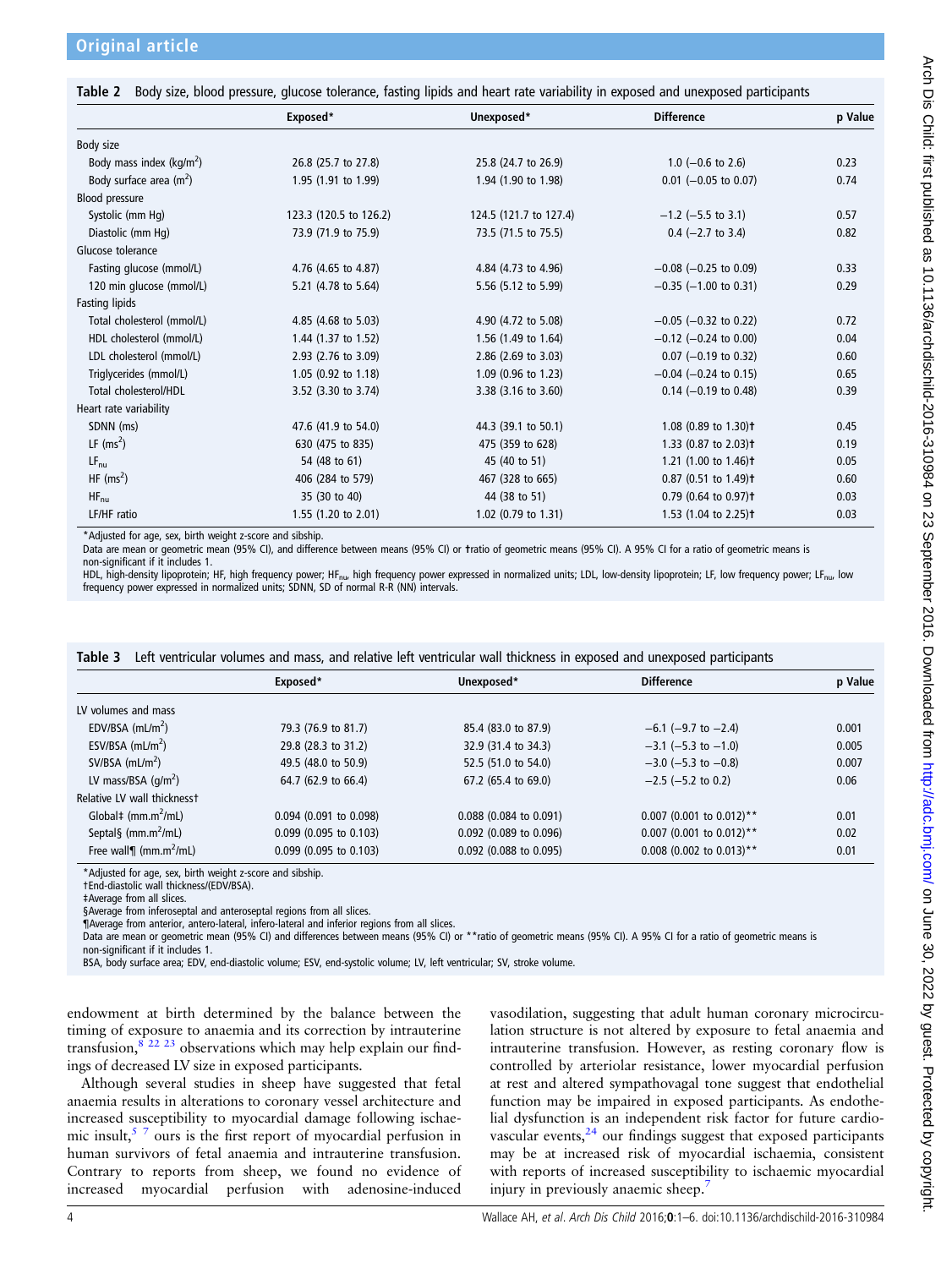<span id="page-4-0"></span>Figure 2 Myocardial perfusion in exposed and unexposed participants at rest, with cold pressor stress, and with adenosine. \*Indicates statistically significant difference between exposed and unexposed groups, p≤0.01.



Identification and tracing of exposed participants for this study was made more difficult by the length of time since intrauterine transfusion, reliance on archived paper-based medical records and, in many cases, a complete lack of records for affected infants. Despite these difficulties, nearly 90% of the adult survivors in our cohort of intrauterine transfusion recipients were successfully contacted, although over half of those contacted had no suitable sibling or were unable to participate. However, as we found no differences in the maternal and perinatal characteristics of exposed participants and nonparticipants, this is unlikely to have affected our findings.

It is possible that other differences between exposed and unexposed participants confounded our findings. Both groups were similar for several important cardiovascular risk factors, including smoking, hypertension, diabetes, hypercholesterolaemia, exercise participation and body habitus. These factors were therefore unlikely to have influenced outcomes. Furthermore, by using unexposed siblings as our comparison group, we hoped to minimise the impact of social, familial and genetic diversity. However, this strategy resulted in two unavoidable, and potentially important, differences between groups.

First, as rhesus disease is uncommon in first-born children, most unexposed participants were older than their exposed siblings. Since LV volumes and myocardial perfusion decrease with increasing age, $2^5$  we adjusted for age in our statistical analysis. However, as adjusted LV volumes and myocardial perfusion were lower in exposed participants than in their older unexposed siblings, the opposite outcome to that expected based on age alone, it is unlikely that differences in age account for our findings.

Second, exposed participants were born at an earlier gestation, and of lower birth weight than unexposed participants. A recent MRI investigation of LV function in young adults born preterm at a mean gestation of 30.3 weeks reported a 10% reduction in indexed end-diastolic, end-systolic and stroke volumes, and a 30% increase in LV mass index compared with age-matched and sex-matched term-born controls.<sup>9</sup> The authors concluded that these alterations in cardiac structure were determined solely by gestational age. In contrast, in our cohort we found that birth weight z-score was an independent predictor of

the outcomes of interest, but gestational age was not. Furthermore, on multiple logistic regression, only gestational age was significantly associated with exposed/unexposed status (p<0.001). Thus, it was neither possible nor necessary to adjust for gestational age in our analysis.

In addition, it is possible that differences in perinatal factors, such as receipt of antenatal corticosteroids, postnatal exchange and top-up transfusions, phototherapy and requirement for ventilation after birth contributed to the observed differences in cardiovascular outcomes between exposed and unexposed participants. As most unexposed siblings were born at term gestation after an uncomplicated pregnancy, it is unlikely that these perinatal factors were present in this group. However, within exposed participants there was no association between perinatal markers of severity of fetal anaemia and the outcomes of interest.

There are well-documented limitations of self-reported ques-tionnaires.<sup>[26](#page-5-0)</sup> However, ours was completed by all study participants and was based on large national and internationally validated questionnaires.<sup>27-[30](#page-5-0)</sup>

Our findings have several potentially important implications. First, they suggest that consideration should be given to appropriate advice regarding lifestyle and clinical oversight of survivors of fetal anaemia and intrauterine transfusion. While this work is exploratory and our findings do not permit quantification of the absolute increase in cardiovascular risk to which these individuals may be exposed, pending further investigation it would seem prudent to advise they follow routine advice regarding monitoring of cardiovascular risk factors and maintenance of a healthy lifestyle. Further assessment of endothelial function and exercise capacity may help clarify the significance of the cardiovascular changes observed in this study. However, follow-up into their sixth decade of life and beyond will be required to ascertain if the increased cardiovascular risk identified in our cohort translates into actual cardiovascular events in later life.

As the treatment of fetal anaemia has changed over the last 50 years, particularly with the advent of ultrasound and intravascular transfusion, we are uncertain whether these findings would be similar in a younger, more recently recruited cohort. However, our findings do suggest that further research is